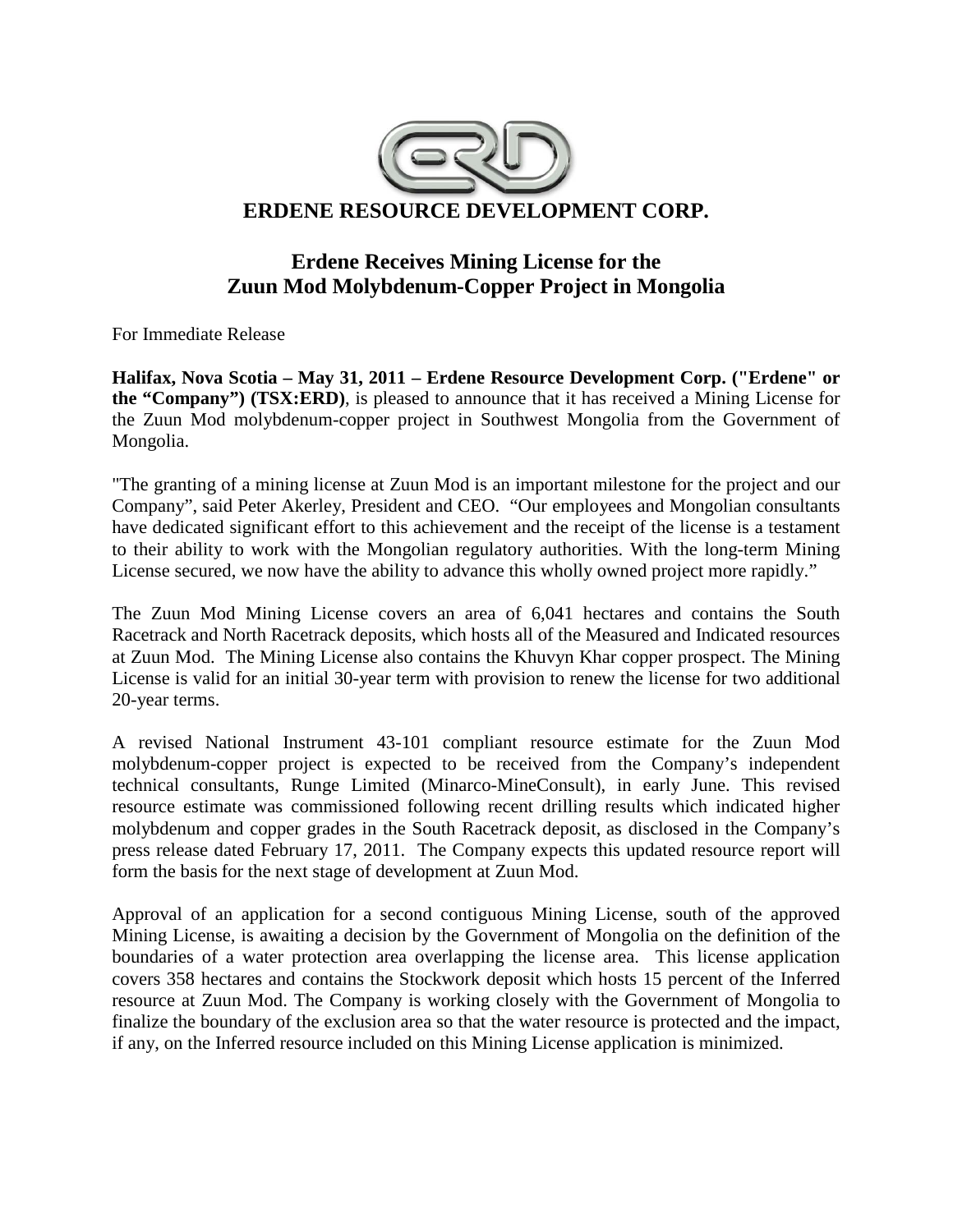Erdene is also pleased to announce that it has retained the services of Renmark Financial Communications Inc. ("Renmark") to enhance its retail Investor Relations activities. Renmark is a Montreal and Toronto based company, and one of the largest retail Investor Relations firms in Canada, with over 12 years of experience in providing consulting and financial communication services primarily to Canadian listed companies in the mining and exploration sector.

## **About Erdene**

Erdene Resource Development Corp. is a diversified resource company with multiple projects in Mongolia, Canada, and the USA, at various stages of development, from exploration to production; all projects are focused on high-growth commodities. In Mongolia, Erdene's principals have over 14 years of experience in the country's resource sector. A dedicated technical and management team has resulted in the development of a strong portfolio of molybdenum-copper, copper-gold, and coal projects throughout the country. These projects, and our in-country experience, provide the Company with a unique opportunity to participate in this period of unprecedented economic growth in Mongolia. This growth is fuelled by the discovery and development of a number of World-class mineral projects that are transforming the country into one of Asia's mineral resource leaders.

Erdene has a current working capital position of approximately \$6.0 million, including that of its controlled subsidiary Advanced Primary Minerals Corp., with 90,323,377 common shares issued and outstanding and a fully diluted position of 97,841,377 common shares.

## **Qualified Person**

J.C. (Chris) Cowan, P. Eng. (Ontario) is a Qualified Person as that term is defined in National Instrument 43-101 and has reviewed and approved the technical information contained in this news release.